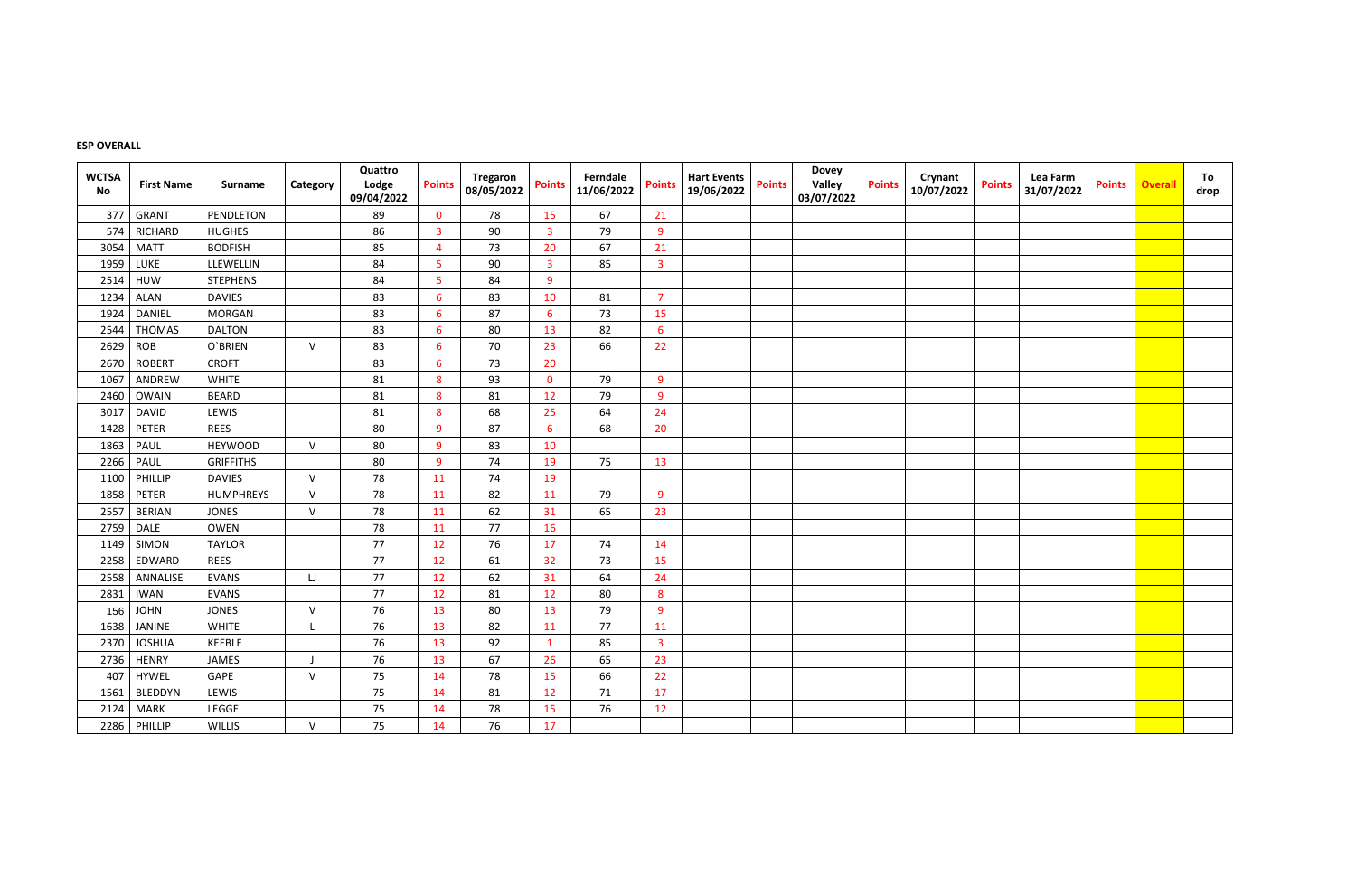|      | 2960   PAUL    | ZYGADLO          |              | 75 | 14 | 59 | 34             | 50 | 38 |  |  |  |  |
|------|----------------|------------------|--------------|----|----|----|----------------|----|----|--|--|--|--|
| 3018 | <b>DANIEL</b>  | <b>REES</b>      |              | 75 | 14 | 67 | 26             |    |    |  |  |  |  |
| 947  | PHILIP         | ASH              | SV           | 74 | 15 | 71 | 22             | 62 | 26 |  |  |  |  |
| 1668 | <b>DORIAN</b>  | <b>EVANS</b>     |              | 74 | 15 | 86 | $\overline{7}$ | 78 | 10 |  |  |  |  |
| 2739 | <b>THOMAS</b>  | <b>BOLES</b>     |              | 74 | 15 | 71 | 22             |    |    |  |  |  |  |
| 6    | <b>STEPHEN</b> | <b>DAVIES</b>    | $\vee$       | 73 | 16 | 65 | 28             | 57 | 31 |  |  |  |  |
| 2912 | <b>JOHN</b>    | <b>HOARE</b>     | IJ           | 73 | 16 | 68 | 25             | 71 | 17 |  |  |  |  |
| 2951 | ANDREW         | <b>EVANS</b>     | $\mathsf{V}$ | 73 | 16 |    |                |    |    |  |  |  |  |
| 311  | PHILIP         | <b>PATCH</b>     | $\mathsf{V}$ | 72 | 17 | 79 | 14             | 77 | 11 |  |  |  |  |
| 1570 | <b>TERENCE</b> | <b>MERRICK</b>   | <b>SV</b>    | 72 | 17 | 73 | 20             | 54 | 34 |  |  |  |  |
| 1905 | LLOYD          | <b>MORRIS</b>    | $\mathsf{V}$ | 72 | 17 | 77 | 16             |    |    |  |  |  |  |
| 2503 | LAURA          | LEWIS            |              | 72 | 17 | 47 | 46             | 53 | 35 |  |  |  |  |
| 2752 | PAUL           | <b>HOYLAND</b>   | <b>SV</b>    | 72 | 17 | 52 | 41             | 77 | 11 |  |  |  |  |
| 2961 | <b>STEVEN</b>  | <b>CLARKE</b>    |              | 72 | 17 | 73 | 20             | 75 | 13 |  |  |  |  |
| 80   | ANDREW         | OWEN             | $\vee$       | 71 | 18 | 70 | 23             | 72 | 16 |  |  |  |  |
| 2812 | PAUL           | REGLAR           |              | 71 | 18 | 67 | 26             | 52 | 36 |  |  |  |  |
| 1016 | RONALD         | <b>MORGAN</b>    | SV           | 70 | 19 | 81 | 12             | 43 | 45 |  |  |  |  |
| 1629 | PAUL           | <b>BLOUNT</b>    |              | 70 | 19 | 69 | 24             | 70 | 18 |  |  |  |  |
| 2538 | <b>ROBIN</b>   | <b>GRIFFIN</b>   |              | 70 | 19 | 68 | 25             | 73 | 15 |  |  |  |  |
| 2556 | ANDREW         | SHAW             |              | 70 | 19 |    |                |    |    |  |  |  |  |
| 2651 | <b>REBECCA</b> | ADLAM            | L            | 70 | 19 |    |                | 78 | 10 |  |  |  |  |
|      | $2439$ STEPHEN | ABBERLEY         |              | 69 | 20 | 77 | 16             |    |    |  |  |  |  |
| 2601 | ANDREW         | <b>JONES</b>     | $\vee$       | 69 | 20 | 76 | 17             | 74 | 14 |  |  |  |  |
|      | 2610   SCOTT   | <b>DAVIES</b>    |              | 69 | 20 | 66 | 27             |    |    |  |  |  |  |
| 2972 | <b>NEIL</b>    | <b>JONES</b>     | $\vee$       | 69 | 20 | 70 | 23             |    |    |  |  |  |  |
| 2975 | <b>BEN</b>     | PRITCHARD        |              | 69 | 20 | 62 | 31             |    |    |  |  |  |  |
| 2283 | <b>ROBERT</b>  | <b>HARRISON</b>  | $\vee$       | 68 | 21 | 81 | 12             | 62 | 26 |  |  |  |  |
| 2724 | <b>RHYS</b>    | EVANS            |              | 67 | 22 | 77 | 16             |    |    |  |  |  |  |
|      | 2969   PAUL    | <b>STOCK</b>     |              | 67 | 22 |    |                |    |    |  |  |  |  |
| 3011 | JAMES          | <b>MORRIS</b>    |              | 67 | 22 | 47 | 46             | 61 | 27 |  |  |  |  |
| 2844 | <b>JOHN</b>    | <b>JONES</b>     |              | 66 | 23 | 59 | 34             | 57 | 31 |  |  |  |  |
| 2957 | JASON          | <b>GRIFFITHS</b> |              | 66 | 23 |    |                |    |    |  |  |  |  |
| 181  | <b>MICHAEL</b> | LEWIS            | SV           | 65 | 24 | 75 | 18             | 68 | 20 |  |  |  |  |
| 363  | GERALD         | <b>INGRAM</b>    | SV           | 65 | 24 |    |                |    |    |  |  |  |  |
| 2262 | <b>MELVIN</b>  | <b>MATTHEWS</b>  | <b>SV</b>    | 65 | 24 | 64 | 29             | 62 | 26 |  |  |  |  |
|      | 2302 DYLAN     | ADAMS            | $\mathsf{V}$ | 65 | 24 | 57 | 36             |    |    |  |  |  |  |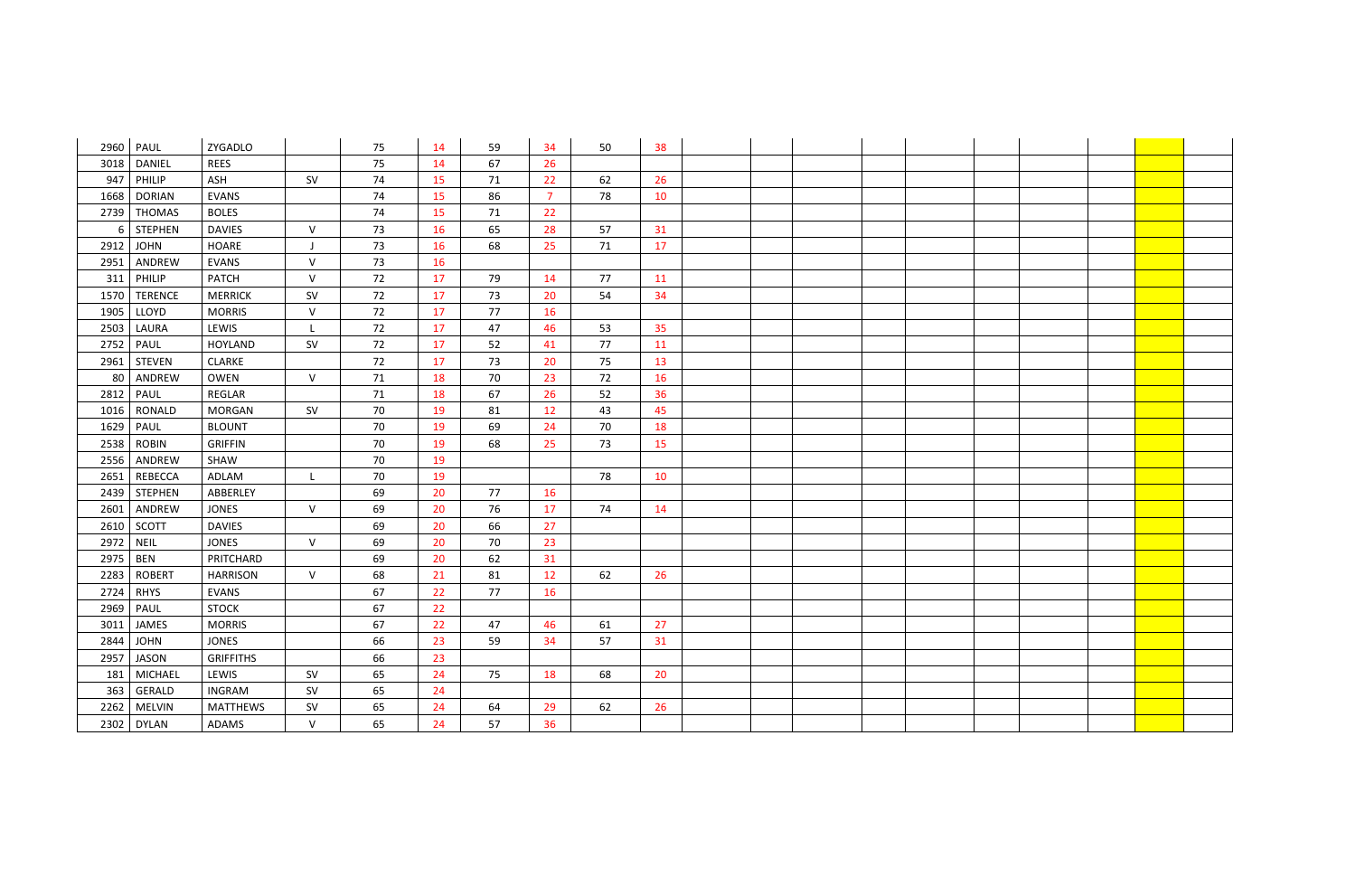|      | 2443   DANIEL  | <b>BALDWIN</b>   |              | 65 | 24 | 71 | 22 | 63 | 25 |  |  |  |  |
|------|----------------|------------------|--------------|----|----|----|----|----|----|--|--|--|--|
| 2887 | RICHARD        | <b>MANNING</b>   |              | 65 | 24 |    |    |    |    |  |  |  |  |
| 3009 | ANDREW         | <b>NORTHAM</b>   |              | 65 | 24 | 71 | 22 | 66 | 22 |  |  |  |  |
| 1622 | <b>ANTHONY</b> | <b>STEVENS</b>   | $\vee$       | 64 | 25 |    |    |    |    |  |  |  |  |
|      | 2165   HYWEL   | <b>JOHN</b>      |              | 64 | 25 | 69 | 24 |    |    |  |  |  |  |
| 2989 | PETER          | <b>HUTCHINGS</b> |              | 64 | 25 | 66 | 27 | 71 | 17 |  |  |  |  |
| 3003 | TOM            | LEWIS            |              | 64 | 25 | 50 | 43 | 54 | 34 |  |  |  |  |
| 2495 | SIMON          | ROSE             |              | 63 | 26 | 79 | 14 | 69 | 19 |  |  |  |  |
| 2900 | <b>HENRY</b>   | <b>BULMAN</b>    | $\vee$       | 63 | 26 | 60 | 33 | 58 | 30 |  |  |  |  |
| 2970 | <b>STEVEN</b>  | <b>GLOVER</b>    | $\vee$       | 63 | 26 |    |    |    |    |  |  |  |  |
| 1560 | OWEN           | LEWIS            | $\vee$       | 62 | 27 | 73 | 20 | 68 | 20 |  |  |  |  |
| 2119 | <b>JASON</b>   | <b>GRIFFITHS</b> |              | 62 | 27 | 62 | 31 |    |    |  |  |  |  |
| 2702 | JASON          | <b>THORNE</b>    |              | 62 | 27 | 73 | 20 | 75 | 13 |  |  |  |  |
| 883  | <b>STUART</b>  | <b>MANWARING</b> | $\vee$       | 61 | 28 | 74 | 19 | 59 | 29 |  |  |  |  |
| 2373 | ANDREW         | <b>DARTON</b>    | $\vee$       | 61 | 28 |    |    |    |    |  |  |  |  |
| 2555 | GARY           | LEWIS            | $\mathsf{V}$ | 61 | 28 |    |    |    |    |  |  |  |  |
| 3059 | CHRIStopher    | <b>HUGHES</b>    |              | 61 | 28 | 48 | 45 |    |    |  |  |  |  |
| 2868 | RHYS           | POWELL           |              | 59 | 30 | 71 | 22 | 72 | 16 |  |  |  |  |
| 2930 | <b>NIGEL</b>   | <b>DANIEL</b>    | SV           | 59 | 30 |    |    | 63 | 25 |  |  |  |  |
| 1787 | SARAH          | <b>WIXEY</b>     | $\mathsf{L}$ | 58 | 31 |    |    |    |    |  |  |  |  |
| 3076 | ALEX           | <b>HUGHES</b>    |              | 58 | 31 | 72 | 21 | 60 | 28 |  |  |  |  |
| 611  | <b>TREVOR</b>  | <b>MORGAN</b>    | $\vee$       | 57 | 32 | 55 | 38 | 42 | 46 |  |  |  |  |
| 2816 | <b>ANTHONY</b> | <b>DRAKE</b>     |              | 57 | 32 |    |    |    |    |  |  |  |  |
| 2877 | ANDREW         | <b>JONES</b>     | $\vee$       | 57 | 32 | 61 | 32 | 53 | 35 |  |  |  |  |
| 2954 | <b>CHARLES</b> | JAMES            |              | 57 | 32 |    |    |    |    |  |  |  |  |
| 2633 | <b>ROBERT</b>  | <b>GREGORY</b>   | $\vee$       | 56 | 33 | 51 | 42 | 56 | 32 |  |  |  |  |
| 2953 | SHANE          | PALMER           |              | 56 | 33 | 58 | 35 | 45 | 43 |  |  |  |  |
| 2955 | HUW            | <b>WILLIAMS</b>  |              | 56 | 33 | 66 | 27 |    |    |  |  |  |  |
| 2979 | <b>DAVID</b>   | ADAMS            |              | 56 | 33 |    |    | 54 | 34 |  |  |  |  |
|      | 3026 GLYN      | <b>JONES</b>     | <b>SV</b>    | 56 | 33 |    |    | 46 | 42 |  |  |  |  |
|      | $115$ DAFF     | <b>DAVIES</b>    | <b>SV</b>    | 54 | 35 | 35 | 58 |    |    |  |  |  |  |
| 2082 | <b>ROGER</b>   | WAINWRIGHT       | $\vee$       | 54 | 35 |    |    |    |    |  |  |  |  |
|      | 2896   BARRIE  | LEARMONT         | <b>SV</b>    | 53 | 36 |    |    |    |    |  |  |  |  |
| 2791 | ANDREW         | <b>EVANS</b>     | $\vee$       | 52 | 37 | 54 | 39 |    |    |  |  |  |  |
|      | 3028 TOM       | <b>GLOVER</b>    |              | 52 | 37 |    |    |    |    |  |  |  |  |
|      | 1936   KEVIN   | <b>EVANS</b>     | $\mathsf{V}$ | 50 | 39 | 69 | 24 | 48 | 40 |  |  |  |  |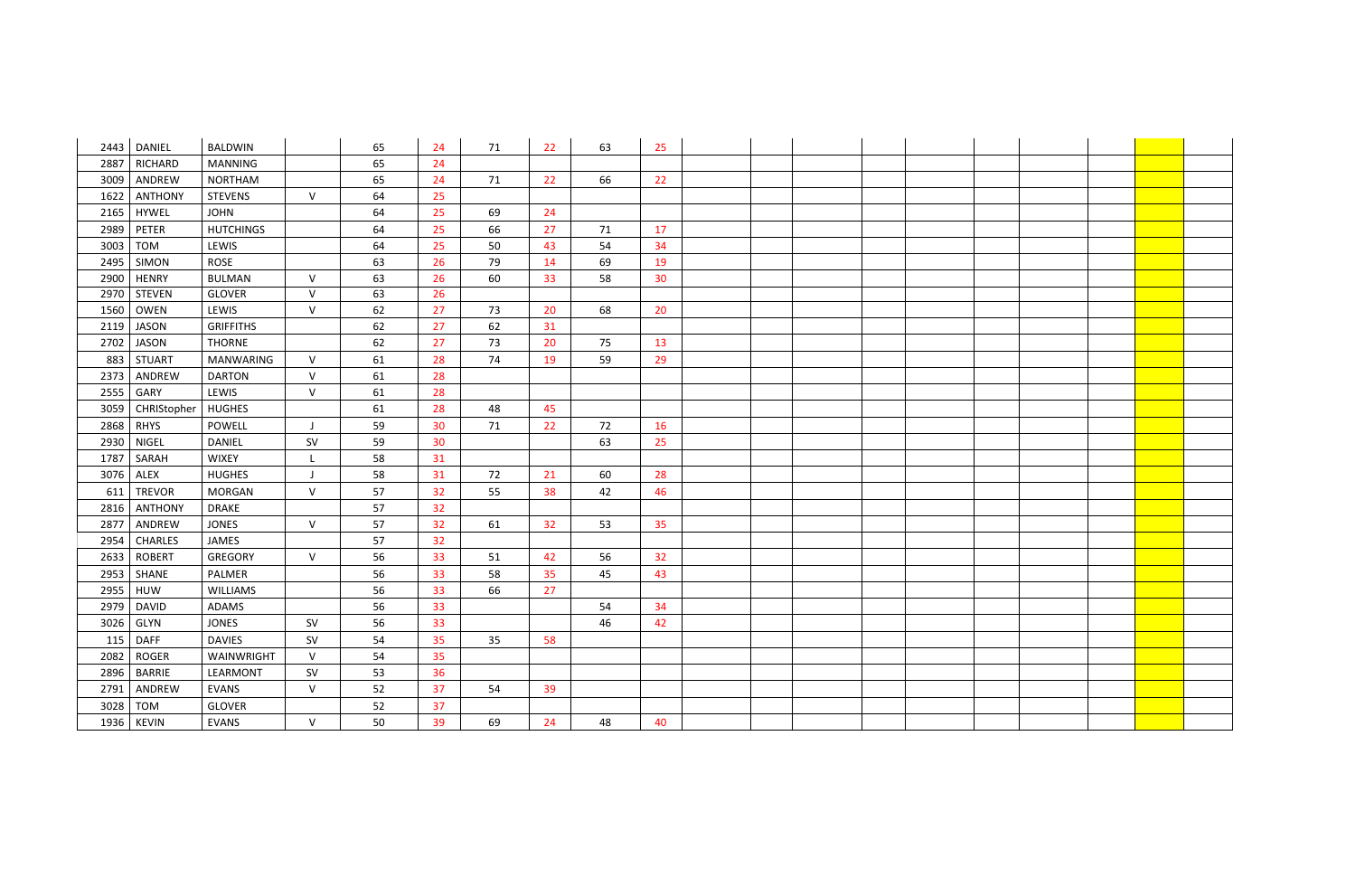|      | 76 MELVYN       | WILLIAMS         | <b>SV</b>    | 48             | 41 |    |                |    |                 |  |  |  |  |
|------|-----------------|------------------|--------------|----------------|----|----|----------------|----|-----------------|--|--|--|--|
| 2899 | <b>LISA</b>     | <b>BULMAN</b>    | IJ           | 45             | 44 | 54 | 39             | 53 | 35              |  |  |  |  |
| 2944 | FFION           | <b>DRAKE</b>     | IJ           | 26             | 63 |    |                |    |                 |  |  |  |  |
| 3074 | SHAN            | PACE             | $\mathsf{L}$ | 26             | 63 |    |                |    |                 |  |  |  |  |
|      | 2586 RHODRI     | <b>MORGAN</b>    |              | $\overline{0}$ | 89 | 72 | 21             | 58 | 30              |  |  |  |  |
| 2828 | <b>RUTH</b>     | <b>HARRISON</b>  | - L          | $\overline{0}$ | 89 | 44 | 49             |    |                 |  |  |  |  |
|      | 2371 MIKE       | <b>JONES</b>     |              |                |    | 93 | $\overline{0}$ | 88 | $\mathbf{0}$    |  |  |  |  |
| 2817 | <b>JACOB</b>    | 0'LOUGHLIN       | J            |                |    | 88 | $\overline{5}$ | 74 | 14              |  |  |  |  |
|      | 1536   GARETH   | <b>GRIFFITHS</b> | $\mathsf{V}$ |                |    | 84 | 9              | 68 | 20              |  |  |  |  |
|      | $165$ RAY       | WEBB             | SV           |                |    | 80 | 13             | 78 | 10              |  |  |  |  |
| 2867 | <b>JONNY</b>    | <b>DAVIES</b>    | $\mathsf{V}$ |                |    | 76 | 17             |    |                 |  |  |  |  |
| 3025 | <b>BLEDDYN</b>  | <b>THOMAS</b>    |              |                |    | 76 | 17             |    |                 |  |  |  |  |
| 2380 | <b>DAVID</b>    | <b>JOHN</b>      |              |                |    | 74 | 19             |    |                 |  |  |  |  |
| 2282 | <b>MARTIN</b>   | <b>JONES</b>     | $\mathsf{V}$ |                |    | 74 | 19             | 65 | 23              |  |  |  |  |
| 473  | <b>JOSEPH</b>   | <b>BURSTON</b>   | $\mathsf V$  |                |    | 74 | 19             | 77 | 11              |  |  |  |  |
|      | 1232 ELWYN      | <b>BIDDULPH</b>  | $\vee$       |                |    | 72 | 21             |    |                 |  |  |  |  |
|      | 1780 CHRIS      | THOMAS           |              |                |    | 69 | 24             |    |                 |  |  |  |  |
|      | 2281 LUCY       | PITT             | L            |                |    | 69 | 24             |    |                 |  |  |  |  |
| 928  | RICHARD         | JAMES            | SV           |                |    | 67 | 26             | 62 | 26              |  |  |  |  |
|      | 2338 PHILIP     | <b>REES</b>      |              |                |    | 66 | 27             | 62 | 26              |  |  |  |  |
|      | 155 SIMON       | <b>EVANS</b>     |              |                |    | 66 | 27             |    |                 |  |  |  |  |
| 1367 | <b>GWYN</b>     | <b>MORGAN</b>    | $\mathsf{V}$ |                |    | 65 | 28             |    |                 |  |  |  |  |
|      | 2353 MARK       | <b>WINTLE</b>    |              |                |    | 62 | 31             | 62 | 26              |  |  |  |  |
|      |                 |                  |              |                |    |    |                |    |                 |  |  |  |  |
| 2964 | KEITH           | <b>DAVIES</b>    |              |                |    | 59 | 34             | 66 | 22              |  |  |  |  |
| 117  | $ $ Del         | <b>DAVIES</b>    | SV           |                |    | 57 | 36             |    |                 |  |  |  |  |
| 3079 | <b>NATHAN</b>   | PALMER           |              | 63             | 26 | 56 | 37             | 58 | 30 <sup>°</sup> |  |  |  |  |
| 2872 | DAVID           | <b>DAVIES</b>    | SV           |                |    | 56 | 37             |    |                 |  |  |  |  |
|      | 3082   DAVID    | <b>BODFISH</b>   |              |                |    | 55 | 38             | 57 | 31              |  |  |  |  |
|      | 568 BOB         | <b>MORGAN</b>    | $\vee$       |                |    | 55 | 38             |    |                 |  |  |  |  |
| 3083 | <b>JONATHAN</b> | <b>FRANCIS</b>   |              |                |    | 47 | 46             | 49 | 39              |  |  |  |  |
| 2552 | <b>ANTHONY</b>  | <b>BROWNE</b>    | SV           |                |    | 43 | 50             |    |                 |  |  |  |  |
|      | 2740   ROWENA   | <b>GUINEY</b>    | LV           |                |    | 53 | 40             |    |                 |  |  |  |  |
|      | 2256 CONRAD     | <b>HILL</b>      | SV           |                |    | 39 | 54             | 55 | 33              |  |  |  |  |
|      | 118 GARETH      | WRENTMORE        | SV           |                |    | 52 | 41             |    |                 |  |  |  |  |
|      | 1997 JONATHAN   | KENDALL          |              |                |    |    |                | 76 | 12              |  |  |  |  |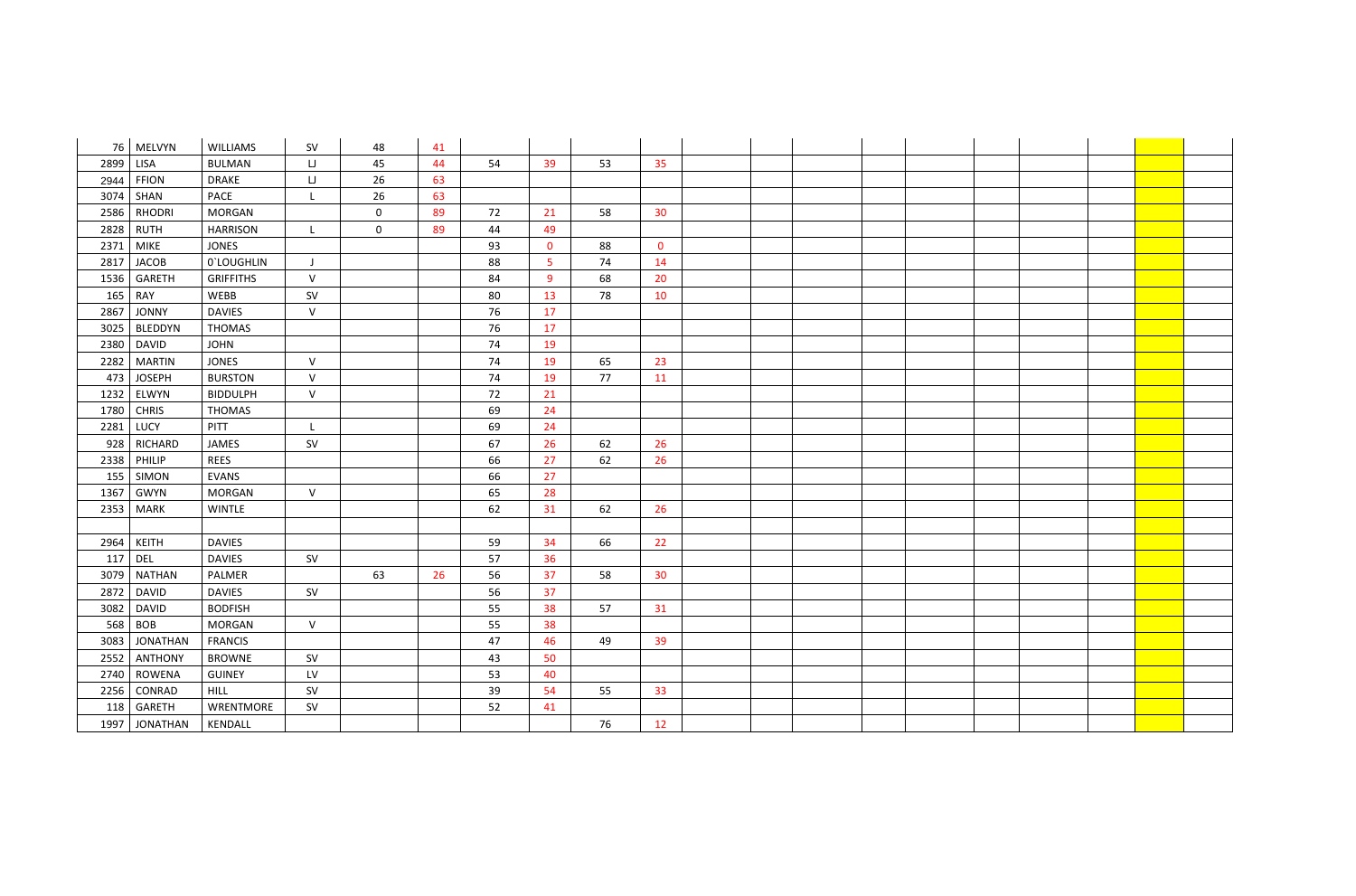|          | 832 OWEN     | <b>JONES</b>    |  |  | 76.       |                              |  |  |  |  |
|----------|--------------|-----------------|--|--|-----------|------------------------------|--|--|--|--|
|          | 1596 JORDAN  | <b>CLIFFORD</b> |  |  |           |                              |  |  |  |  |
|          | 2323 PAUL    | AMBER           |  |  | <b>DJ</b> | $\sim$ $\sim$                |  |  |  |  |
|          | 1250 RICHARD | JAMES           |  |  |           | $\Omega$                     |  |  |  |  |
| 1562 BEN |              | PARRIS          |  |  | ၁၀        | $\Omega$<br>-30<br><u>JV</u> |  |  |  |  |

# **VETERANS**

| <b>WCTSA</b><br><b>No</b> | <b>First Name</b> | <b>Surname</b>   | Category     | Quattro<br>Lodge<br>09/04/2022 | <b>Points</b> | <b>Tregaron</b><br>08/05/2022 | <b>Points</b> | Ferndale<br>11/06/2022 | <b>Points</b> | <b>Hart Events</b><br>19/06/2022 | <b>Points</b> | <b>Dovey</b><br><b>Valley</b><br>03/07/2022 | <b>Points</b> | Crynant<br>10/07/2022 | <b>Points</b> | Lea Farm<br>31/07/2022 | <b>Points</b> | <b>Overall</b> | To<br>drop |
|---------------------------|-------------------|------------------|--------------|--------------------------------|---------------|-------------------------------|---------------|------------------------|---------------|----------------------------------|---------------|---------------------------------------------|---------------|-----------------------|---------------|------------------------|---------------|----------------|------------|
| 2629                      | <b>ROB</b>        | O'BRIEN          | $\mathsf{V}$ | 83                             | 6             | 70                            | 23            | 66                     | 22            |                                  |               |                                             |               |                       |               |                        |               |                |            |
| 1863                      | PAUL              | <b>HEYWOOD</b>   | $\vee$       | 80                             | $\mathbf{q}$  | 83                            | 10            |                        |               |                                  |               |                                             |               |                       |               |                        |               |                |            |
| 1100                      | PHILLIP           | <b>DAVIES</b>    | $\vee$       | 78                             | 11            | 74                            | 19            |                        |               |                                  |               |                                             |               |                       |               |                        |               |                |            |
| 1858                      | PETER             | <b>HUMPHREYS</b> | $\vee$       | 78                             | 11            | 82                            | 11            | 79                     | 9             |                                  |               |                                             |               |                       |               |                        |               |                |            |
| 2557                      | <b>BERIAN</b>     | <b>JONES</b>     | $\vee$       | 78                             | 11            | 62                            | 31            | 65                     | 23            |                                  |               |                                             |               |                       |               |                        |               |                |            |
| 156                       | <b>JOHN</b>       | <b>JONES</b>     | $\vee$       | 76                             | 13            | 80                            | 13            | 79                     | 9             |                                  |               |                                             |               |                       |               |                        |               |                |            |
| 407                       | <b>HYWEL</b>      | GAPE             | $\vee$       | 75                             | 14            | 78                            | 15            | 66                     | 22            |                                  |               |                                             |               |                       |               |                        |               |                |            |
| 2286                      | PHILLIP           | <b>WILLIS</b>    | $\vee$       | 75                             | 14            | 76                            | 17            |                        |               |                                  |               |                                             |               |                       |               |                        |               |                |            |
| 6                         | <b>STEPHEN</b>    | <b>DAVIES</b>    | $\vee$       | 73                             | 16            | 65                            | 28            | 57                     | 31            |                                  |               |                                             |               |                       |               |                        |               |                |            |
| 2951                      | ANDREW            | <b>EVANS</b>     | $\vee$       | 73                             | 16            |                               |               |                        |               |                                  |               |                                             |               |                       |               |                        |               |                |            |
| 311                       | PHILIP            | <b>PATCH</b>     | $\vee$       | 72                             | 17            | 79                            | 14            | 77                     | 11            |                                  |               |                                             |               |                       |               |                        |               |                |            |
| 1905                      | LLOYD             | <b>MORRIS</b>    | $\vee$       | 72                             | 17            | 77                            | 16            |                        |               |                                  |               |                                             |               |                       |               |                        |               |                |            |
| 80                        | ANDREW            | OWEN             | $\vee$       | 71                             | 18            | 70                            | 23            | 72                     | 16            |                                  |               |                                             |               |                       |               |                        |               |                |            |
| 2601                      | ANDREW            | <b>JONES</b>     | $\vee$       | 69                             | 20            | 76                            | 17            | 74                     | 14            |                                  |               |                                             |               |                       |               |                        |               |                |            |
| 2972                      | <b>NEIL</b>       | <b>JONES</b>     | $\vee$       | 69                             | 20            | 70                            | 23            |                        |               |                                  |               |                                             |               |                       |               |                        |               |                |            |
| 2283                      | <b>ROBERT</b>     | <b>HARRISON</b>  | $\vee$       | 68                             | 21            | 81                            | 12            | 62                     | 26            |                                  |               |                                             |               |                       |               |                        |               |                |            |
| 2302                      | <b>DYLAN</b>      | <b>ADAMS</b>     | $\vee$       | 65                             | 24            | 57                            | 36            |                        |               |                                  |               |                                             |               |                       |               |                        |               |                |            |
| 1622                      | <b>ANTHONY</b>    | <b>STEVENS</b>   | $\vee$       | 64                             | 25            |                               |               |                        |               |                                  |               |                                             |               |                       |               |                        |               |                |            |
| 2900                      | <b>HENRY</b>      | <b>BULMAN</b>    | $\vee$       | 63                             | 26            | 60                            | 33            | 58                     | 30            |                                  |               |                                             |               |                       |               |                        |               |                |            |
| 2970                      | <b>STEVEN</b>     | <b>GLOVER</b>    | $\vee$       | 63                             | 26            |                               |               |                        |               |                                  |               |                                             |               |                       |               |                        |               |                |            |
| 1560                      | OWEN              | LEWIS            | $\vee$       | 62                             | 27            | 73                            | 20            | 68                     | 20            |                                  |               |                                             |               |                       |               |                        |               |                |            |
| 883                       | <b>STUART</b>     | <b>MANWARING</b> | $\vee$       | 61                             | 28            | 74                            | 19            | 59                     | 29            |                                  |               |                                             |               |                       |               |                        |               |                |            |
| 2373                      | ANDREW            | <b>DARTON</b>    | $\vee$       | 61                             | 28            |                               |               |                        |               |                                  |               |                                             |               |                       |               |                        |               |                |            |
| 2555                      | GARY              | LEWIS            | $\vee$       | 61                             | 28            |                               |               |                        |               |                                  |               |                                             |               |                       |               |                        |               |                |            |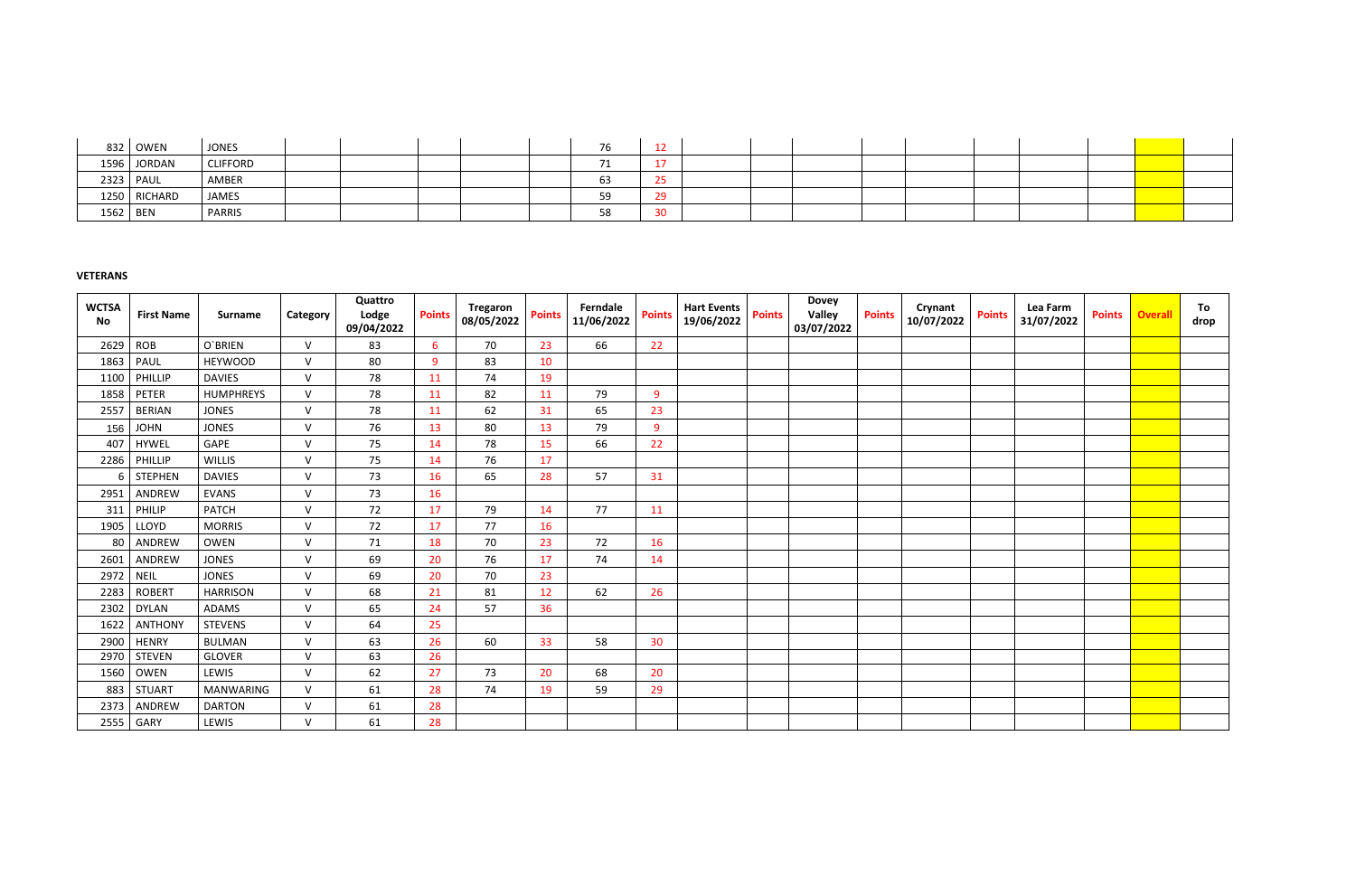| 611  | <b>TREVOR</b> | MORGAN           | $\vee$        | 57 | 32 | 55 | 38 | 42 | 46 |  |  |  |  |  |
|------|---------------|------------------|---------------|----|----|----|----|----|----|--|--|--|--|--|
| 2877 | ANDREW        | <b>JONES</b>     | $\vee$        | 57 | 32 | 61 | 32 | 53 | 35 |  |  |  |  |  |
| 2633 | <b>ROBERT</b> | <b>GREGORY</b>   | $\vee$        | 56 | 33 | 51 | 42 | 56 | 32 |  |  |  |  |  |
| 2082 | ROGER         | WAINWRIGHT       | $\mathcal{U}$ | 54 | 35 |    |    |    |    |  |  |  |  |  |
| 2791 | ANDREW        | <b>EVANS</b>     | $\vee$        | 52 | 37 | 54 | 39 |    |    |  |  |  |  |  |
|      | 1936   KEVIN  | EVANS            | $\vee$        | 50 | 39 | 69 | 24 | 48 | 40 |  |  |  |  |  |
| 1536 | GARETH        | <b>GRIFFITHS</b> | $\vee$        |    |    | 84 | q  | 68 | 20 |  |  |  |  |  |
| 2867 | <b>JONNY</b>  | <b>DAVIES</b>    | $\vee$        |    |    | 76 | 17 |    |    |  |  |  |  |  |
| 2282 | MARTIN        | <b>JONES</b>     | $\vee$        |    |    | 74 | 19 | 65 | 23 |  |  |  |  |  |
| 473  | <b>JOSEPH</b> | <b>BURSTON</b>   | $\vee$        |    |    | 74 | 19 | 77 | 11 |  |  |  |  |  |
| 1232 | ELWYN         | <b>BIDDULPH</b>  | $\vee$        |    |    | 72 | 21 |    |    |  |  |  |  |  |
| 1367 | GWYN          | MORGAN           | $\vee$        |    |    | 65 | 28 |    |    |  |  |  |  |  |
|      | $568$ BOB     | MORGAN           | $\vee$        |    |    | 55 | 38 |    |    |  |  |  |  |  |
|      | 2740   ROWENA | <b>GUINEY</b>    | LV            |    |    | 53 | 40 |    |    |  |  |  |  |  |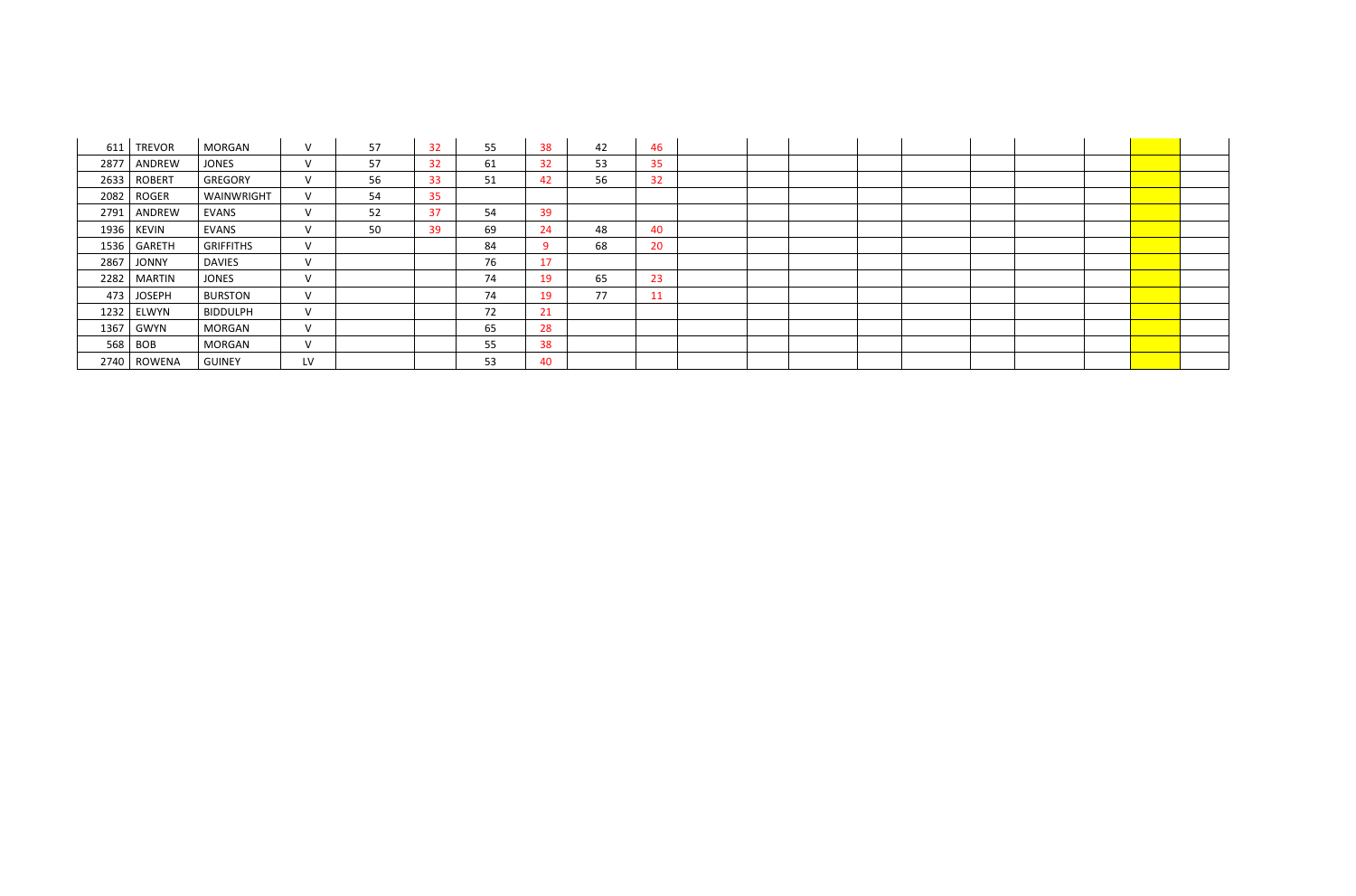## **SUPER VETERANS**

| <b>WCTSA</b><br><b>No</b> | <b>First Name</b> | <b>Surname</b>  | Category  | Quattro<br>Lodge<br>09/04/2022 | <b>Points</b> | Tregaron<br>08/05/2022 | <b>Points</b> | Ferndale<br>11/06/2022 | <b>Points</b> | <b>Hart Events</b><br>19/06/2022 | <b>Points</b> | <b>Dovey</b><br><b>Valley</b><br>03/07/2022 | <b>Points</b> | Crynant<br>10/07/2022 | <b>Points</b> | Lea Farm<br>31/07/2022 | <b>Points</b> | <b>Overall</b> | To<br>drop |
|---------------------------|-------------------|-----------------|-----------|--------------------------------|---------------|------------------------|---------------|------------------------|---------------|----------------------------------|---------------|---------------------------------------------|---------------|-----------------------|---------------|------------------------|---------------|----------------|------------|
| 947                       | PHILIP            | ASH             | SV        | 74                             | 15            | 71                     | 22            | 62                     | 26            |                                  |               |                                             |               |                       |               |                        |               |                |            |
| 1570                      | <b>TERENCE</b>    | <b>MERRICK</b>  | SV        | 72                             | 17            | 73                     | 20            | 54                     | 34            |                                  |               |                                             |               |                       |               |                        |               |                |            |
| 2752                      | PAUL              | <b>HOYLAND</b>  | <b>SV</b> | 72                             | 17            | 52                     | 41            | 77                     | 11            |                                  |               |                                             |               |                       |               |                        |               |                |            |
| 1016                      | RONALD            | <b>MORGAN</b>   | <b>SV</b> | 70                             | 19            | 81                     | 12            | 43                     | 45            |                                  |               |                                             |               |                       |               |                        |               |                |            |
| 181                       | <b>MICHAEL</b>    | LEWIS           | SV        | 65                             | 24            | 75                     | 18            | 68                     | 20            |                                  |               |                                             |               |                       |               |                        |               |                |            |
| 363                       | <b>GERALD</b>     | <b>INGRAM</b>   | <b>SV</b> | 65                             | 24            |                        |               |                        |               |                                  |               |                                             |               |                       |               |                        |               |                |            |
| 2262                      | <b>MELVIN</b>     | <b>MATTHEWS</b> | SV        | 65                             | 24            | 64                     | 29            | 62                     | 26            |                                  |               |                                             |               |                       |               |                        |               |                |            |
| 2930                      | <b>NIGEL</b>      | <b>DANIEL</b>   | <b>SV</b> | 59                             | 30            |                        |               | 63                     | 25            |                                  |               |                                             |               |                       |               |                        |               |                |            |
| 3026                      | GLYN              | <b>JONES</b>    | <b>SV</b> | 56                             | 33            |                        |               | 46                     | 42            |                                  |               |                                             |               |                       |               |                        |               |                |            |
| 115                       | <b>DAFF</b>       | <b>DAVIES</b>   | SV        | 54                             | 35            | 35                     | 58            |                        |               |                                  |               |                                             |               |                       |               |                        |               |                |            |
| 2896                      | <b>BARRIE</b>     | LEARMONT        | <b>SV</b> | 53                             | 36            |                        |               |                        |               |                                  |               |                                             |               |                       |               |                        |               |                |            |
| 76                        | <b>MELVYN</b>     | <b>WILLIAMS</b> | <b>SV</b> | 48                             | 41            |                        |               |                        |               |                                  |               |                                             |               |                       |               |                        |               |                |            |
| 165                       | <b>RAY</b>        | WEBB            | SV        |                                |               | 80                     | 13            | 78                     | 10            |                                  |               |                                             |               |                       |               |                        |               |                |            |
| 928                       | <b>RICHARD</b>    | <b>JAMES</b>    | SV        |                                |               | 67                     | 26            | 62                     | 26            |                                  |               |                                             |               |                       |               |                        |               |                |            |
| 117                       | <b>DEL</b>        | <b>DAVIES</b>   | <b>SV</b> |                                |               | 57                     | 36            |                        |               |                                  |               |                                             |               |                       |               |                        |               |                |            |
| 2872                      | <b>DAVID</b>      | <b>DAVIES</b>   | SV        |                                |               | 56                     | 37            |                        |               |                                  |               |                                             |               |                       |               |                        |               |                |            |
| 2552                      | <b>ANTHONY</b>    | <b>BROWNE</b>   | SV        |                                |               | 43                     | 50            |                        |               |                                  |               |                                             |               |                       |               |                        |               |                |            |
| 2256                      | CONRAD            | <b>HILL</b>     | <b>SV</b> |                                |               | 39                     | 54            | 55                     | 33            |                                  |               |                                             |               |                       |               |                        |               |                |            |
| 118                       | GARETH            | WRENTMORE       | SV        |                                |               | 52                     | 41            |                        |               |                                  |               |                                             |               |                       |               |                        |               |                |            |

## **JUNIORS**

| <b>WCTSA</b><br><b>No</b> | <b>First Name</b> | <b>Surname</b> | Category | Quattro<br>Lodge<br>09/04/2022 | <b>Points</b> | <b>Tregaron</b><br>08/05/2022 | <b>Points</b> | Ferndale<br>11/06/2022 | <b>Points</b>      | <b>Hart Events</b><br>19/06/2022 | <b>Points</b> | <b>Dovey</b><br>Valley<br>03/07/2022 | <b>Points</b> | Crynant<br>10/07/2022 | <b>Points</b> | Lea Farm<br>31/07/2022 | <b>Points</b> | veral | To<br>drop |
|---------------------------|-------------------|----------------|----------|--------------------------------|---------------|-------------------------------|---------------|------------------------|--------------------|----------------------------------|---------------|--------------------------------------|---------------|-----------------------|---------------|------------------------|---------------|-------|------------|
| 2558                      | ANNALISE          | <b>EVANS</b>   | LJ.      | 77                             | ŦΣ            | 62                            | 31            | 64                     | 24                 |                                  |               |                                      |               |                       |               |                        |               |       |            |
| 2736                      | <b>HENRY</b>      | JAMES          |          | 76                             |               | 67                            | 26            | 65                     | $\mathbf{a}$<br>دے |                                  |               |                                      |               |                       |               |                        |               |       |            |
| 2912                      | JOHN              | HOARE          |          | 73                             |               | 68                            | 25            | 71                     |                    |                                  |               |                                      |               |                       |               |                        |               |       |            |
| 2868                      | <b>RHYS</b>       | <b>POWELL</b>  |          | 59                             |               | 74                            | 22            | 72                     | 16                 |                                  |               |                                      |               |                       |               |                        |               |       |            |
| 3076                      | ALEX              | <b>HUGHES</b>  |          | 58                             | 31            |                               | 21            | 60                     | 28                 |                                  |               |                                      |               |                       |               |                        |               |       |            |
| 2899                      | <b>LISA</b>       | BULMAN         | LJ       | 45                             |               | 54                            | 39            | 53                     | 35                 |                                  |               |                                      |               |                       |               |                        |               |       |            |
| 2944                      | <b>FFION</b>      | <b>DRAKE</b>   | w        | 26                             | 63            |                               |               |                        |                    |                                  |               |                                      |               |                       |               |                        |               |       |            |
| 2817                      | <b>JACOB</b>      | 0'LOUGHLIN     |          |                                |               | 88                            |               | 74                     |                    |                                  |               |                                      |               |                       |               |                        |               |       |            |